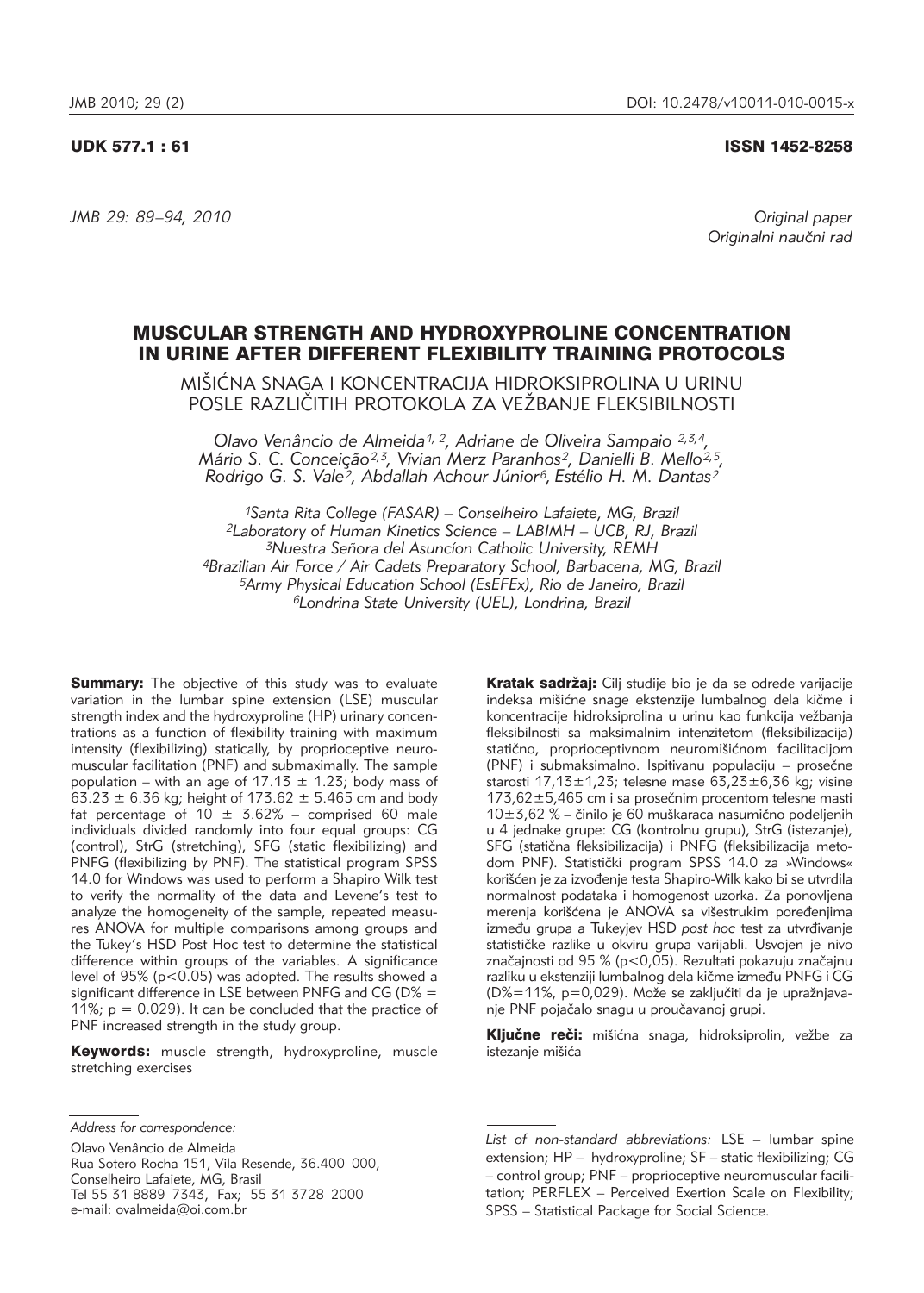### Introduction

The regular practice of physical exercise programs aimed at the development, maintenance or training of muscular strength and flexibility (1) is essential to reach healthy levels of physical fitness. These neuromuscular qualities are important components of the physical fitness and are related to health, and can have an extremely important role throughout life (2), in addition to being fundamental for the proper functioning of the musculoskeletal system, effectively contributing to the preservation of healthy muscles and joints (3).

Flexibility refers to the extensibility of the periarticular tissues, to permit the normal or physiological movement of a joint or limb (3), producing the lengthening of the muscle tendon unit (4).

For flexibility training, light submaximal work (stretching) or maximum intensities that reach the threshold of discomfort (flexibilizing) can be used (5). Traditionally, flexibilizing uses methods such as the ballistic, the proprioceptive neuromuscular facilitation (PNF) and the static, with the latter being widely used due to the ease of learning and application (6).

Muscular actions, when imposed on the musculoskeletal system with overload, promote adaptations in the muscle connective tissue, inducing a rise in the hydroxyproline (HP) urine concentration, which thus serves as a biochemical marker of tissue damage in muscular collagen (7).

Hydroxyproline is an amino acid present in large quantities in collagen and does not come from dietary sources but from the hydroxylation of proline during the initial stages of its biosynthesis, entering the meta bolism during its decomposition (8, 9). The existence of a relationship between a lesion of the musculoskeletal system and the increase in urine excretion of HP has been demonstrated (10).

The acute flexibilizing intervention can result in a reduction of the strength levels, according to a study by Zakas (11). However, in another study (12) it was found that the static flexibilizing did not cause any strength differences in acute training, unlike a study by Torres et al. (13), with 30 individuals, which indicated a reduction in strength after static flexion. In another study (14), the static flexibilizing and PNF exercises were found to change the strength levels, which suggests that the training program to increase flexibility can result in an immediate decrease in strength, a fact that is not observed for HP (15). Therefore, the flexibility training methods informed by the literature can lead to different changes in the levels of muscle strength and HP.

In order to clarify the cited problem situation, this study aimed to evaluate the muscular strength index variation for lumbar spine extension (LSE) and the hydroxyproline (HP) urine concentration, as a function of the execution of flexibility training with maximum intensity (flexibilizing) – statically (S) and by proprioceptive neuromuscular facilitation (PNF), and with submaximal intensity (stretching – Str) by students from the Brazilian Air Force Air Cadets Preparatory School (EPCAR).

#### Materials and Methods

### *Sample*

The sample of this study, characterized as experimental, was obtained randomly, among the 500 students from EPCAR, and consisted of 60 male volunteers, aged between 15 and 20 years, divided into four groups: CG (control) n=15, StrG (stret ching)  $n=15$ , SFG (static flexibilizing)  $n=15$ , and PNFG (flexibilizing by PNF) n=15.

#### *Ethics*

All of the participants were informed about the research protocol and, in the case of minors (under 18 years of age), the parents or guardians signed a Consent Form. The study was submitted to and approved by the Research Ethics Committee from the Castelo Branco University (UCB – RJ), under protocol no. 0094/2008, and met the standards to conduct research on humans of the National Health Council, resolution 196/96, of 10/10/96 (16) and of the Declaration of Helsinki (17).

# *Procedure for evaluation*

To determine the anthropometric characteristics of the sample, measurements of body mass, height and body fatness percentage were done based on the 3-site skinfold test by Jackson and Pollock (18). Body mass was assessed through a digital balance with 100 g resolution (Filizola, PL150 Personal Line model, Brazil), the height was measured with a wall stadiometer (Sanny, Brazil) and the skin folds were measured with the use of a plicometer (CESCOFF, Brazil), with a 0.1-mm precision. All anthropometric measurements followed the International Standards for Anthropometric Assessment (19). Data were collected on the day after the anthropometric evaluation.

To evaluate the damage produced in the muscular collagen, the biochemical marker hydroxyproline (HP) was used, by measuring its urine concentration through the colorimetric method and, for that, the HPROLI 2 h protocol (20) and the ClinRep® kit (complete kit for hydroxyproline in urine) were used. In the colorimetric method, HP is oxidized to pyrrole, followed by a coupling with paradimethylaminobenzaldehyde. The reagents are prepared in-house, being: buffer solution (pH 6.0), chloramine T solution, Ehrlich's reagent, hydroxyproline standard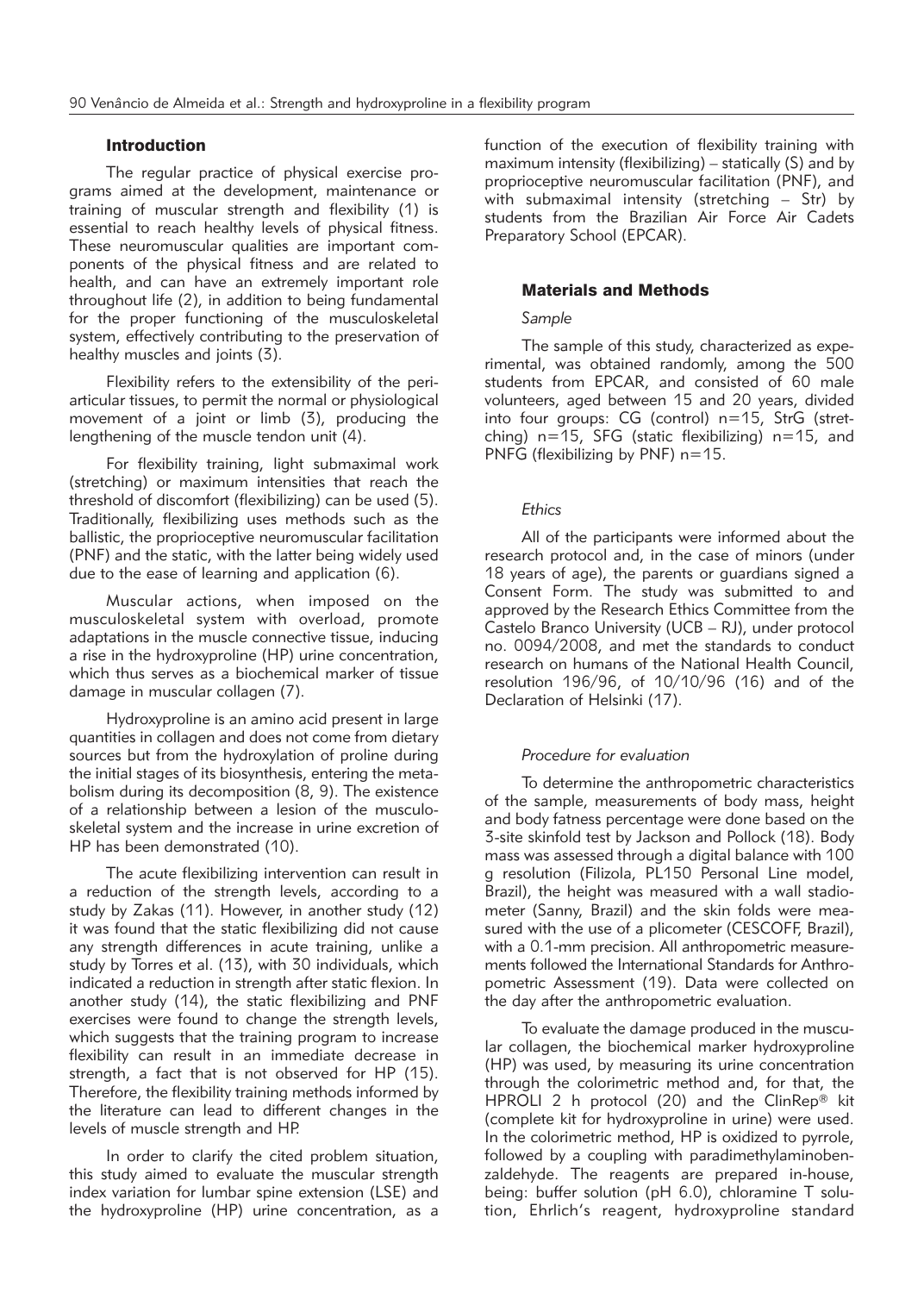solution, phenolphthalein, sodium hydroxide, isopropanol and perchloric acid.

As a precaution to preserve the validity of the gathered data, two days before the urine collection, the research participants were instructed not to ingest collagen present in certain foods. Therefore, the subjects, during the study period and within the prior 48 hours, did not use any type of ergogenic, nutritional, pharmacological substances, physiological resources or alcohol. Furthermore, in the study period, their diets lacked red or white meat, seafood, sweets, ice cream or jelly, to try to control and standardize the dietary intake of HP.

The urine samples of the present study were collected by the Nordin method (21), during a twohour period, from 7 to 9 am, after the subjects underwent 12 hours of fasting, with the recommendation to ingest as much water as possible before the collection, in order to collect larger volumes of urine.

Properly identified one-liter bottles were provided by the São Lucas Laboratories, in Barbacena, whose quality certification is appointed by the ISO registration 9001/2000. The analyses were conducted in Belo Horizonte, under an agreement with Lab Rede.

The samples were analyzed in the HPLC system containing a gradient pump, an injector valve, a heat column (60 °C), a UV/VIS detector for 472 nm, a computer with the HPLC software and a pulse requlator.

After urine analysis, the HP values found were converted from mg/L to mg/24 h, in order to enable a direct comparison with the reference values (22).

The evaluation of muscular strength was conducted in the afternoon, using the digital dynamometry protocol, with the execution of a one repetition maximum (1RM) (23), in the extension movements of the lumbar spine (LSE). The measurement was done using a multipurpose digital dynamometer (CEFISE, Brazil, 2007) (24), with a load cell for PC, 0.1 kgf or 1 N resolution, 250 kgf or 2500 N maximum capacity and coupled with a N2000 data acquisition system.

Immediately after the muscular strength evaluation the flexibility program was implemented, organized as follows: CG (control), StrG (stretching), SFG (static flexibilizing) and PNFG (flexibilizing by PNF).

The StrG performed static stretching exercises in three series, with a holding time of 5 seconds, in submaximal intensity. The trunk flexion movement was performed in a sitting position, in pairs, slowly and gradually, in order to reach the maximum limit.

The SFG performed the same movement in three series, with a holding time of 15 seconds, gently pushing to reach the widest range of possible

movement, with maximum intensity. The PNFG executed the movement in three series, with a holding time of 8 seconds, using the passive and active method, and the support, contraction and relaxation processes to reach the widest range of movement possible, with maximum intensity.

To control the intensity of the flexibility programs, the perceived exertion scale was used as a basis (PERFLEX) (5). It was observed that the perceived effort of the StrG participants indicated forcing between the levels 31 and 60, and the SFG and PNFG were placed in the discomfort interval, between 61 and 80 of the same scale.

The result of the final average and of the standard deviation of the perceived exertion of each group was obtained by the intervention average and had the following values:  $CG = 15.7 \pm 3.2$ ,  $StrG = 45.3 \pm 4.2$ ,  $SFG = 69.9 \pm 6.9$  and PNFG = 79.4 $\pm$ 8.2.

The evaluation of muscular strength was performed immediately after the intervention of the flexibility programs, with the purpose of comparing data, following the same protocols described previously. Urine collection was performed again, 24 hours after the first, following the same protocols and procedures already described.

# *Statistics*

For the treatment of the research data, the statistical package SPSS 14.0 for Windows was used, calculating descriptive statistics (mean, standard deviation, coefficient of variation, skewness and percentage). The Shapiro Wilk test was used to verify the normality of the data and Levene's test to analyze the homogeneity of the sample. A one-way ANOVA was used for multiple comparisons of the studied group, and the Tukey's HSD test for statistical differences within groups in the independent variables. A statistical significance level of 95% (p<0.05) was adopted.

#### Results

The *Table I* shows the anthropometric characteristics of individuals in the selected groups.

It was observed in *Table I* that the average of body fatness (10.00  $\pm$  3.62) corresponds to a low fat rate, according to the WHO (25). Analyzing the p values of SW stated normality in the anthropometric variables of the sample.

The *Table II* shows the ratio of the variation and homogeneity test between the Lumbar Spine Extension (LSE) and hydroxyproline (HP).

The *Table II* shows, as a result of Levene's statistical calculation, a non significant difference between the research groups, confirmed by the  $p =$ 0.055 value in the LSE variable. The same condition was extended for the variable HP.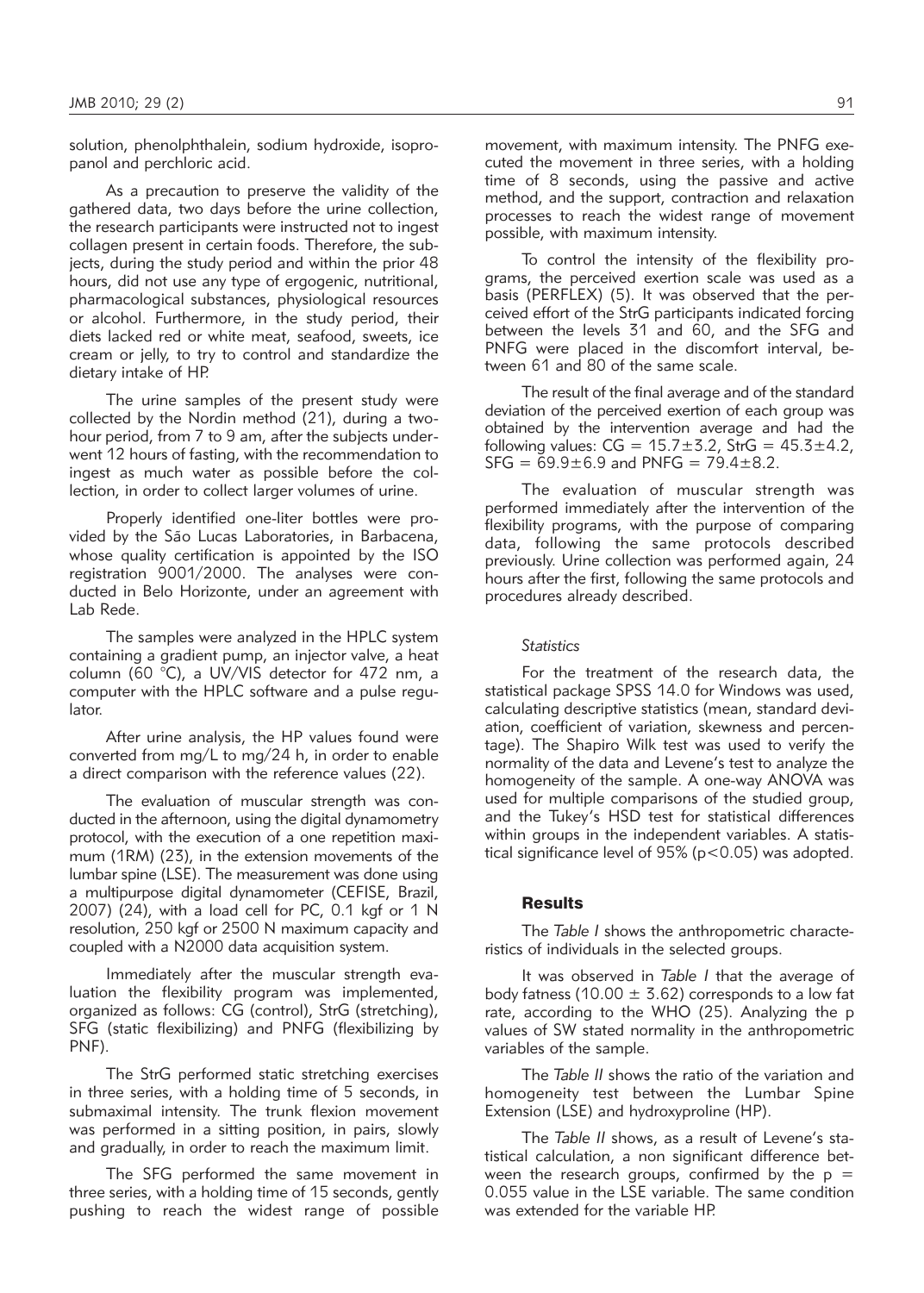| Groups      | Parameter     | Mean   | <b>SD</b> | Skewness | <b>CV</b> | p-value (SW) |
|-------------|---------------|--------|-----------|----------|-----------|--------------|
| CG          | <b>MASS</b>   | 63.04  | 5.92      | 0.53     | 9%        | 0.554        |
|             | <b>HEIGHT</b> | 171.60 | 5.54      | $-0.43$  | 3%        | 0.354        |
|             | % FAT         | 10.55  | 3.29      | 0.25     | 31%       | 0.477        |
|             | AGE           | 16.87  | 1.19      | 0.00     | 7%        | 0.279        |
| StrG        | <b>MASS</b>   | 65.88  | 6.40      | 0.99     | 9%        | 0.069        |
|             | <b>HEIGHT</b> | 175.27 | 6.23      | 0.31     | 3%        | 0.848        |
|             | % FAT         | 10.57  | 4.28      | $-0.88$  | 40%       | 0.211        |
|             | AGE           | 17.27  | 1.22      | $-0.32$  | 7%        | 0.080        |
| <b>SFG</b>  | <b>MASS</b>   | 63.72  | 5.29      | 0.37     | 8%        | 0.997        |
|             | <b>HEIGHT</b> | 175.20 | 4.14      | $-0.34$  | 2%        | 0.162        |
|             | % FAT         | 9.47   | 3.63      | 1.08     | 38%       | 0.095        |
|             | AGE           | 17.27  | 1.28      | $-0.34$  | 7%        | 0.094        |
| <b>PNFG</b> | <b>MASS</b>   | 60.29  | 7.02      | $-0.11$  | 11%       | 0.226        |
|             | <b>HEIGHT</b> | 172.40 | 5.25      | $-0.66$  | 3%        | 0.375        |
|             | % FAT         | 9.42   | 3.41      | 0.83     | 36%       | 0.140        |
|             | AGE           | 17.13  | 1.30      | $-0.28$  | 7%        | 0.161        |

Table I Anthropometric characteristics and body composition of the sample.

SD: Standard Deviation; CV: Coefficient of Variation; SW: Shapiro Wilk; p-value=0.05.

Table II Variation and homogeneity between LSE and HP.

| Variation and Homogeneity Test |                             |     |     |         |  |
|--------------------------------|-----------------------------|-----|-----|---------|--|
|                                | Levene<br><b>Statistics</b> | df1 | df2 | p-value |  |
| <b>LSE</b>                     | 3.802                       |     | 56  | 0.055   |  |
| HР                             | 1.049                       |     | 56  | 0.378   |  |

Difference values between Lumbar Spine Extension (LSE) and Hydroxyproline (HP); \*p < 0.05 LSE.

Table III Inter-group comparison of the LSE variable.

| (I) GROUP   | (J) GROUP   | $\Delta$ (I-J) | SD   | p-value  |
|-------------|-------------|----------------|------|----------|
| CG          | <b>STRG</b> | 0.01           | 0.03 | 0.939    |
| CG          | GFE         | 0.07           | 0.03 | 0.062    |
| CG          | <b>PNFG</b> | $0.07(*)$      | 0.03 | $0.029*$ |
| <b>STRG</b> | <b>GFE</b>  | 0.05           | 0.03 | 0.206    |
| <b>STRG</b> | <b>PNFG</b> | 0.06           | 0.03 | 0.111    |
| <b>GFE</b>  | <b>PNFG</b> | 0.01           | 0.03 | 0.989    |

 $CG = Control group$ ; STRG = Stretching group; FG = Flexing group;  $\Delta\%$  = Percentage change;  $\overrightarrow{PNFG}$  = Proprioceptive Neuromuscular Facilitation group; SD: standard deviation; (\*) p > 0.05 LSE inter-group;  $* p < 0.05$  PNFG x GC.

The *Table III* shows inter-group comparison values for the LSE variable.

According to the data indicated in the *Table III*, only PNFG showed significant differences in the LSE

Table IV Inter-group comparison of the HP variable.

| (I) GROUP | (J) GROUP | $\Delta$ (I-J) | <b>SD</b> | p-value |
|-----------|-----------|----------------|-----------|---------|
| CG        | StrG      | $-0.24$        | 0.26      | 0.790   |
| CG        | FG        | $-0.50$        | 0.26      | 0.244   |
| CG        | PNFG      | $-0.59$        | 0.26      | 0.124   |
| StrG      | FG        | $-0.25$        | 0.26      | 0.772   |
| StrG      | PNFG      | $-0.35$        | 0.26      | 0.557   |
| FG        | PNFG      | $-0.09$        | 0.26      | 0.984   |

 $CG = Control group; STRG = Stretching group; FG = Flexing$ group; PNFG = Proprioceptive Neuromuscular Facilitation group; SD: standard deviation; \* p < 0.05 HP inter-group.

maximum strength. Nevertheless, the FG leaned towards this result.

The *Table IV* shows inter-group comparison values for the variable HP.

It is evident, according to the data in *Table IV*, that the HP did not show significant differences between the groups.

The *Table V* shows the percentage difference values of the variables LSE and HP in order to identify which variable showed significant differences.

We can observe a significant (p=0.019) percent of change between the variables LSE and HP.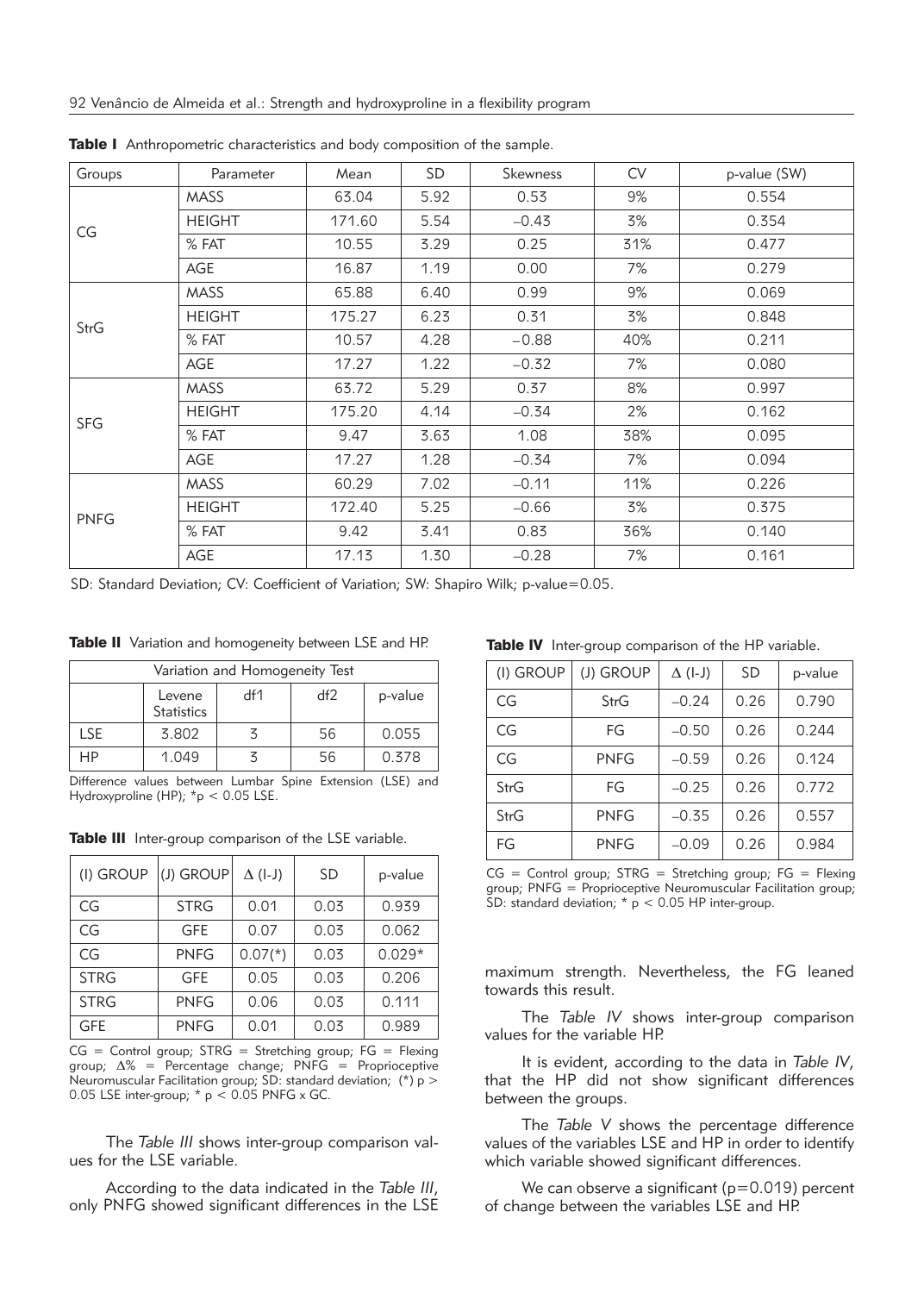Table V Percentage of change values between the variables LSE and HP.

| НP        |                   |     |     |         |  |
|-----------|-------------------|-----|-----|---------|--|
| % CHANGE  |                   |     |     |         |  |
| Variables | <b>Statistics</b> | df1 | df2 | p-value |  |
| LSE.      | 3.607             | z   | 56  | 0.019   |  |
| НP        | 1.032             |     | 56  | 0.385   |  |

Percentage change variation between Lumbar Spine Extension (LSE); Hydroxyproline (HP); \*p-value=0.05.

#### **Discussion**

When analyzing the inter-group values of the LSE variable, a significant reduction was observed in the strength index only for the PNFG, which corroborates a study by Nogueira et al. (14) that also found a reduction in explosive strength from the lower limbs after implementation of flexibilizing by PNF.

In another study (26) conducted with 12 adults, a significant reduction in explosive strength was observed using the PNF method and a significant reduction of  $16.98\%$  (p<0.05) in strength resistance, after the PNF routine, which can be verified with the result of this study.

In a study conducted by Murguia et al. (27), with eccentric exercises, increased levels of HP were observed, showing the occurrence of a lesion.

Studies that addressed the relationship between the stretching and flexibilizing programs and strength, and that used HP as a biochemical marker (13, 28, 29, 30), did not show immediate significant differences in the rates of this substance, which can be seen

# **References**

- 1. Rubini CE, Costa ALL, Gomes SC. The effects of stretching on strength performance. Sports Medicine, Pennsylvania, 2007; 37: 213–44.
- 2. Cyrino ES, Oliveira AR, Leite JC, et al*.* Comportamento da flexibilidade após 10 semanas de treinamento com pesos. Rev Bras Med Espor 2004; 10, 233–7.
- 3. Alter MJ. Ciência da flexibilidade. 2nd ed. Porto Alegre: Artes Médicas, 1999.
- 4. Cramer JT, Housh TJ, Johnson GO, Miller JM, Coburn JW, Beck TW. Acute effects of static stretching on peak torque in women. Journal of Strength and Conditioning Research 2004; 8 (2), 236-41.
- 5. Dantas EHM, Salomão PT, Vale RGS, Achour Júnior A, Simão R, Figueiredo NMA. Scale of perceived exertion in the flexibility (PERFLEX): a dimensionless tool to evaluate the intensity? Fit Perf J. 2008 Sep-Oct;7(5):289- 94. Doi: 10.3900/fpj.7.5.289.i

in this study. However, other studies (9, 15, 30, 31) do not corroborate the above findings.

A study by Caetano (9), with eight military police officers suffering from lumbago, verified an immediate effect of HP after stretching in the water. It was found that the levels increased from 20.69  $\pm$ 12.76 mg/d to 27.53  $\pm$  18.70 mg/d, indicating that there are no significant differences between the basal and post 24-h HP concentrations, a fact that is relevant to this study as an increase was found, although this was not significant.

Nevertheless, a significant reduction of the HP levels was observed in another study (30) after implementation of the stretching method (53.3  $\pm$ 22.6 and 31.6  $\pm$  11.3 mg/d), in 8 individuals aged between 25 and 45 years. The present study has a greater number of individuals and more variables, which enables the occurrence of the observed results, and has an experimental power of 71% for a beta corresponding to 0.29.

### Conclusion

The present research found a significant decrease of the static maximum strength rate of LSE, after a flexibilizing intervention by PNF, a fact not observed in stretching, static flexibilizing and in the levels of HP.

Therefore, the development of other studies related to the acute effects of stretching and flexibilizing programs, capable of verifying the variation of HP and muscle strength is recommended both for sedentary people and practitioners of physical activities and athletes.

- 6. Viveiros L, Polito MD, Simao R et al. Respostas agudas imediatas e tardias da flexibilidade na extensão do ombro em relação ao número de séries e duração do alongamento. Rev Bras Med Esporte, 2004; 10, 459–463.
- 7. Nogueira AC, Passos CT, Vale RGS, Dantas EHM. Sobrecarga cardiovascular nos tipos de ação muscular dos exercícios resistidos. Fitness & Performance Journal RJ 2007; 6, 109–14.
- 8. Stryer L. Biochemistry. Stanford University: Guanabara Koogan, 1992; 213–28.
- 9. Caetano LF, Mesquita MG, Lopes RB, Pernambuco CS, Silva EB, Dantas EHM. Aquatic Therapy in low backpain reduction evaluated through hydroxyproline levels. Fitness & Performance Journal, 2006; v. 5, n° 1, p. 39–43, doi:10.3900/ fpj.5.1.39.e.